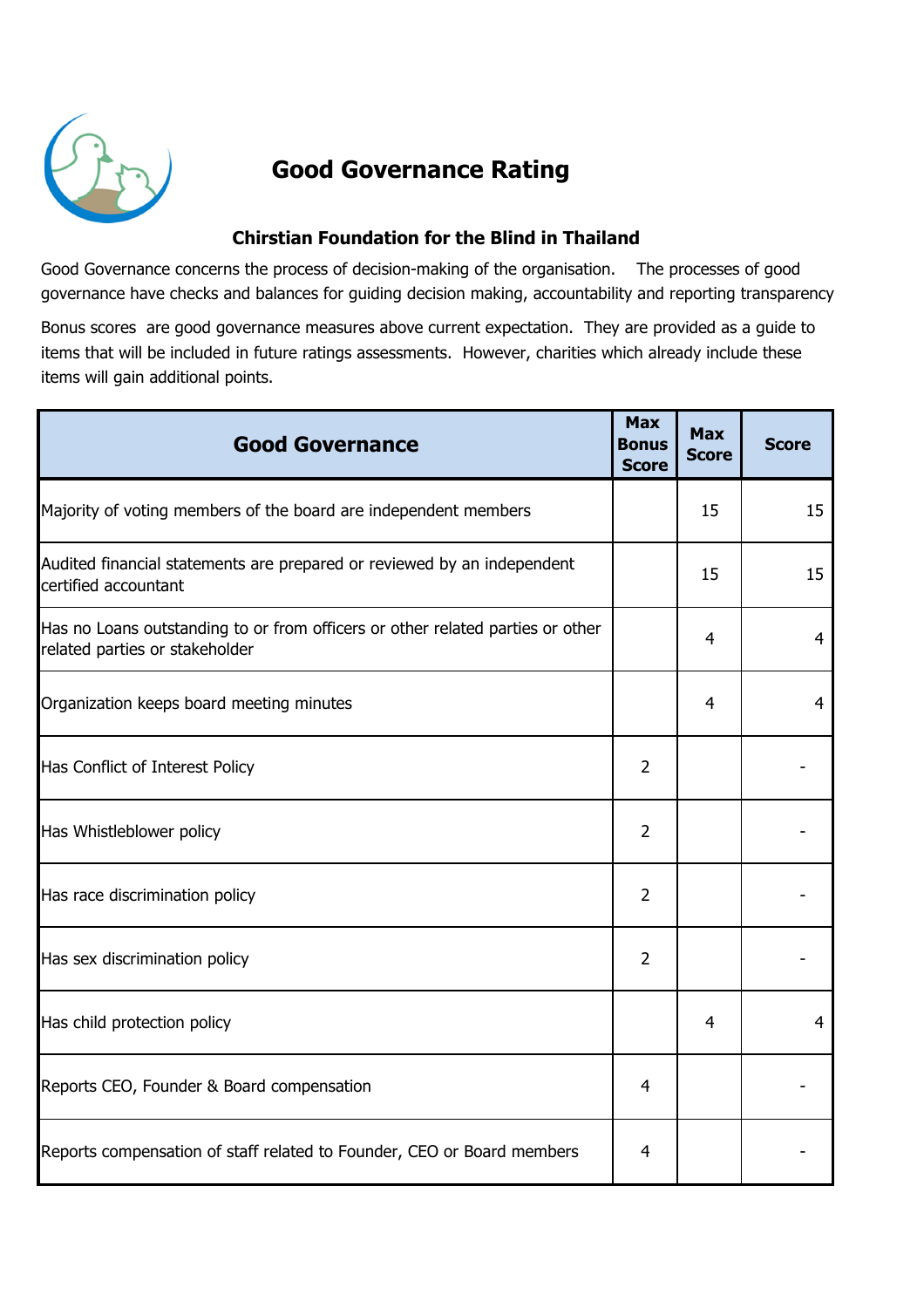| <b>Good Governance</b>                                                          | <b>Max</b><br><b>Bonus</b><br><b>Score</b> | <b>Max</b><br><b>Score</b> | <b>Score</b> |
|---------------------------------------------------------------------------------|--------------------------------------------|----------------------------|--------------|
| Reports on future program plans                                                 |                                            | 4                          |              |
| Has independent review of charity and publish on its website or review website  |                                            | 15                         | 15           |
| Organization is registered as a Charity or not-for-profit organization          |                                            | 10                         | 10           |
| Performs and reports post audit on programs. (Done afterwards at least 6 months |                                            | 10                         |              |
| Asks for feedback from the program recipients                                   |                                            | 4                          |              |
| Reports on it financial and management sustainability                           | 10                                         |                            |              |

| <b>Review of Charity's Annual Report</b>                                                                          | <b>Max</b><br><b>Bonus</b><br><b>Score</b> | <b>Max</b><br><b>Score</b> | <b>Score</b> |
|-------------------------------------------------------------------------------------------------------------------|--------------------------------------------|----------------------------|--------------|
| Publishes Annual Report on website                                                                                |                                            | 15                         |              |
| Publishes Program Activities over last year                                                                       |                                            | 10                         |              |
| Quantifies program activities in a comparable manner to previous years                                            |                                            | 4                          |              |
| Separate financial reporting of programs which corresponds to the annual repo                                     |                                            | 15                         |              |
| Reconciliation of income and expenses statement in the Annual Report to the<br><b>Audited Financial Statement</b> |                                            | 10                         |              |
| Separate Financial reporting of staff expenses for programs and administration                                    |                                            | 4                          | 4            |
| Publishes staff & labour numbers by category such as skill                                                        |                                            | 4                          | 4            |